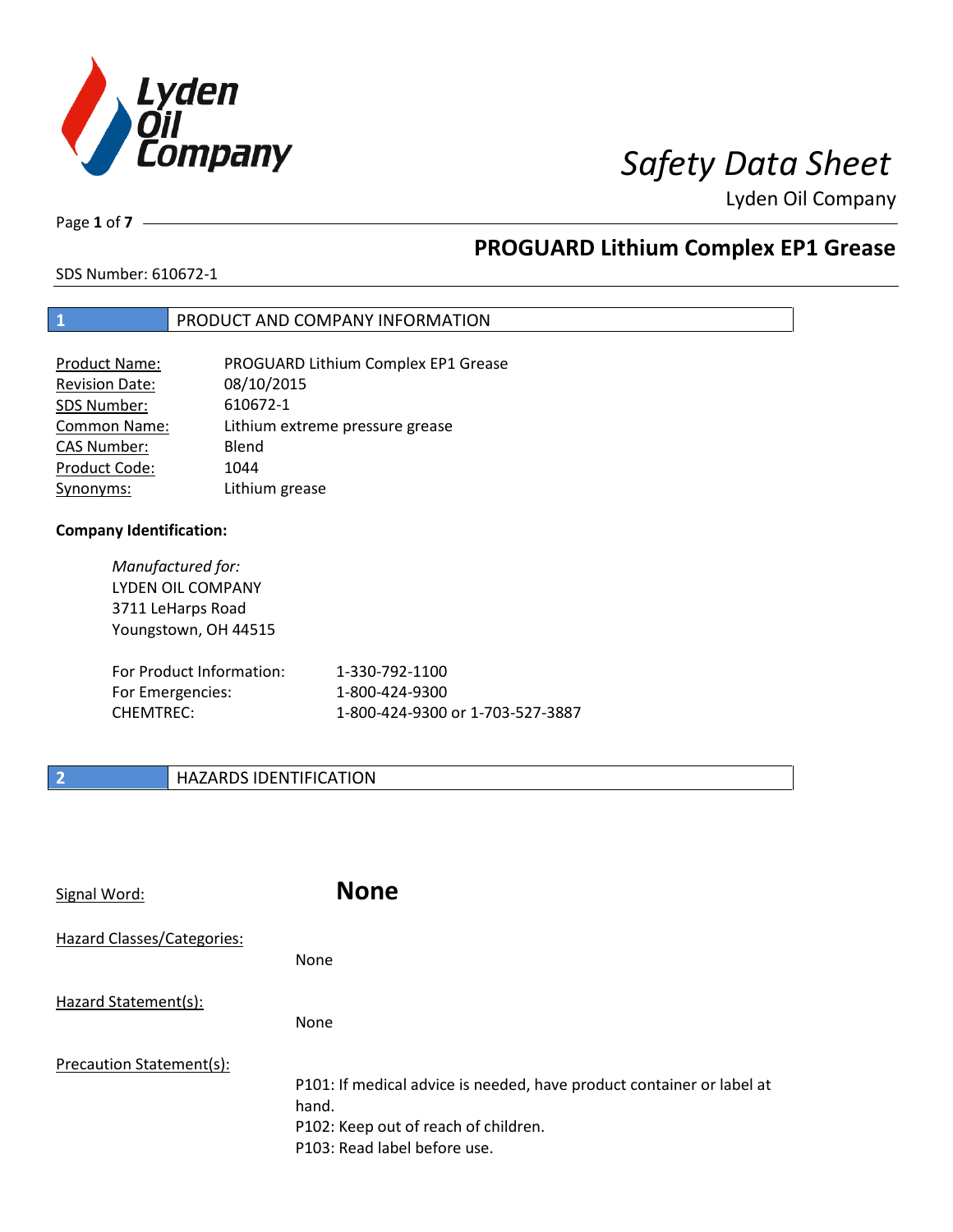

Page **2** of **7**

## **PROGUARD Lithium Complex EP1 Grease**

SDS Number: 610672-1

Other Hazard Statement(s):

-NFPA Ratings:  $Health = 0$  $Fire = 1$ Reactivity  $= 0$ 

### **3** COMPOSITION / INFORMATION ON INGREDIENTS

Ingredients:

*Mixture of the substances listed below with nonhazardous additions.*

| <b>Chemical Name</b>                                      | <b>CAS Number</b> | Percentage |
|-----------------------------------------------------------|-------------------|------------|
| Distillates (petroleum), solvent-dewaxed heavy paraffinic | 64742-65-0        | 50-100     |
| Residual oils (petroleum), solvent-refined                | 64742-01-4        | $25 - 50$  |
| Distillates (petroleum), hydrotreated heavy naphthenic    | 64742-52-5        | $2.5 - 10$ |
| Zinc Dialkylthiophosphate                                 | 68457-79-4        | $0.1 - 51$ |

*\*Any concentration shown as a range is to protect confidentiality or is due to batch variation.*

### **4 FIRST AID MEASURES**

### Description of First Aid Measures:

| Inhalation:   | If symptoms develop, move victim to fresh air. If symptoms persist,<br>obtain medical attention.             |
|---------------|--------------------------------------------------------------------------------------------------------------|
| Skin Contact: | Generally the product does not irritate the skin.                                                            |
| Eye Contact:  | Rinse opened eye for several minutes under running water. If<br>symptoms persist, consult medical attention. |
| Ingestion:    | If swallowed, do not induce vomiting: transport to nearest medical<br>facility for additional treatment.     |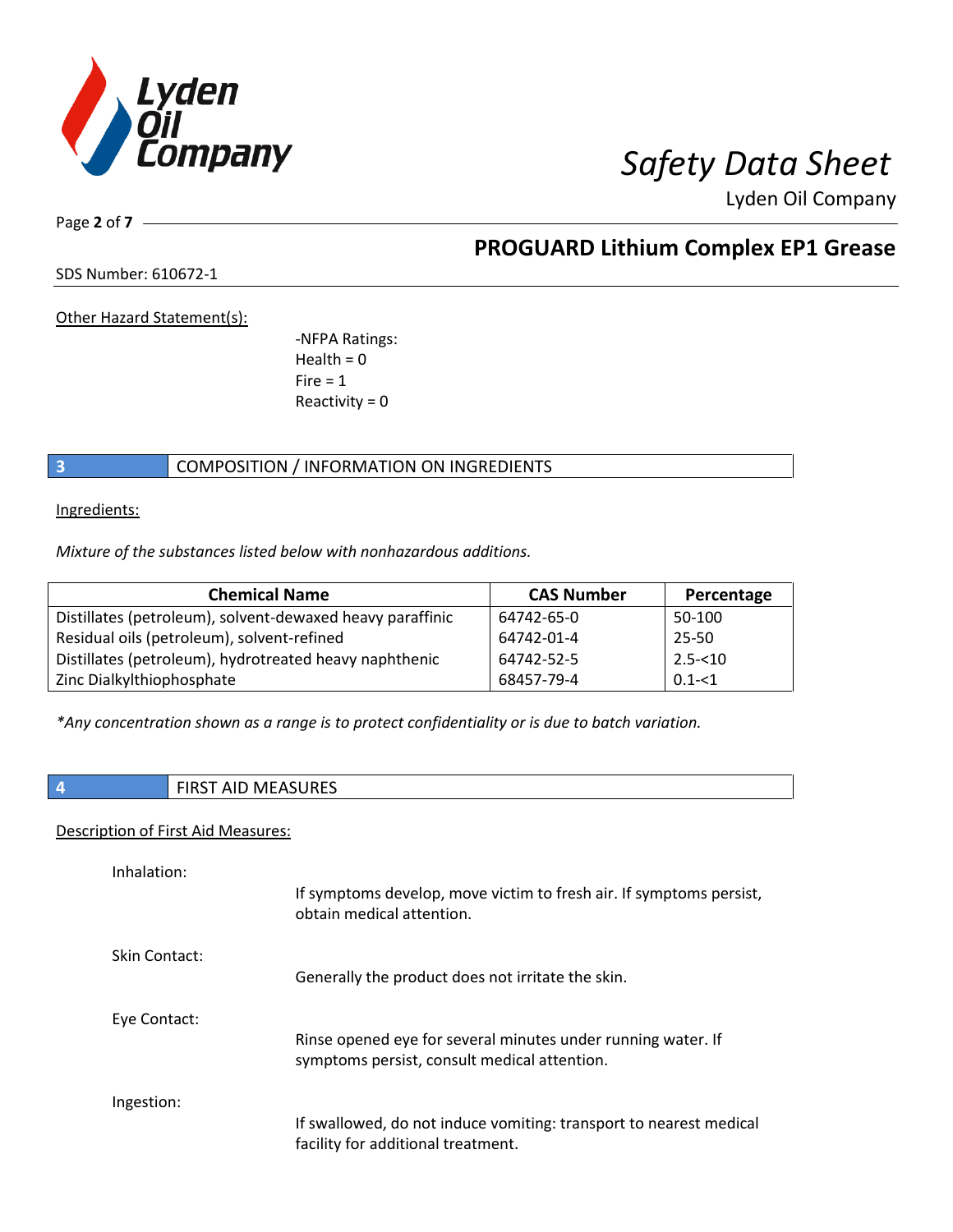

SDS Number: 610672-1

Page **3** of **7**

# **PROGUARD Lithium Complex EP1 Grease**

| <u>ב-1 לטטבט . ושטוווטטו כשכ</u>                      |                                                                                                                                                                                                   |
|-------------------------------------------------------|---------------------------------------------------------------------------------------------------------------------------------------------------------------------------------------------------|
| Symptoms and Effects, both acute and delayed:         | No further relevent data available.                                                                                                                                                               |
| <b>Recommended Actions:</b>                           | Treat symptomatically. Call a doctor or poison<br>control center for guidance.                                                                                                                    |
| $\overline{\mathbf{5}}$<br>FIRE FIGHTING MEASURES     |                                                                                                                                                                                                   |
| Recommended Fire-Extinguishing Equipment:             | Use fire-fighting measures and equipment suitable<br>for the environment.                                                                                                                         |
| Possible Hazards During a Fire:                       | Hazardous combustion products may include: A<br>complex mixture of airborne solid and liquid<br>particulates and gases (smoke). Carbon monoxide.<br>Unidentified organic and inorganic compounds. |
| Recommendations to Firefighters:                      | No special measures required.                                                                                                                                                                     |
| $6\phantom{1}6$<br><b>ACCIDENTAL RELEASE MEASURES</b> |                                                                                                                                                                                                   |
| <b>Personal Precautions:</b>                          | Avoid contact with skin and eyes.                                                                                                                                                                 |
| <b>Emergency Procedures:</b>                          | Contain spilled material, collect in suitable and<br>properly labeled containers.                                                                                                                 |
| <b>Environmental Precautions:</b>                     | Do not allow to reach sewage system or any water<br>course.<br>Do not allow to enter ground waters.                                                                                               |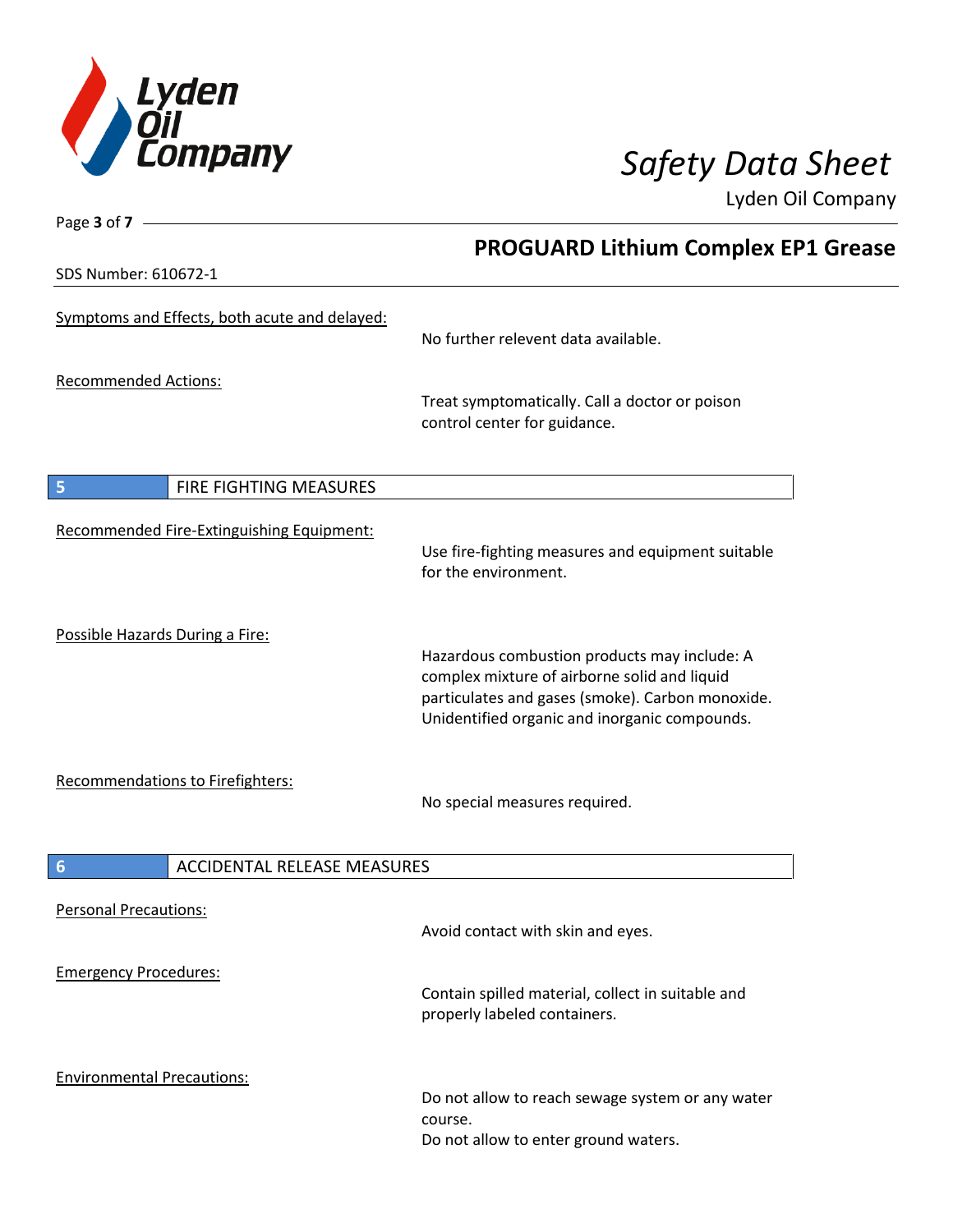

**PROGUARD Lithium Complex EP1 Grease**

Lyden Oil Company

SDS Number: 610672-1

Cleanup Procedures:

Page **4** of **7**

Pick-up mechanically.

**7** HANDLING AND STORAGE Handling Precautions: No special precautions needed if used correctly. Storage Requirements: Keep container tightly sealed. **8** EXPOSURE CONTROLS / PERSONAL PROTECTION Exposure Limits: -64742-65-0 Distillates (petroleum), solvent-dewaxed heavy paraffinic (50-100%): ACGIH TLV – Long-term value:  $5mg/m<sup>3</sup>$ OSHA PEL – Long-term value: 5mg/m<sup>3</sup> -64742-01-4 Residual oils (petroleum), solvent-refined (25-50%): OSHA PEL – Long-term value:  $5\,\text{mg/m}^3$ -64742-52-5 Distillates (petroleum), hydrotreated heavy naphthenic (10-<25%): ACGIH TLV – Short-term value:  $10\,\text{mg/m}^3$ Long-term value: 5mg/m<sup>3</sup> OSHA PEL – Long-term value:  $5\,\text{mg/m}^3$ Engineering Controls: All ventilation should be designed in accordance with OSHA standard (29 CFR 1910.94). Personal Protective Equipment: Wash hands before breaks and at the end of work. Use gloves.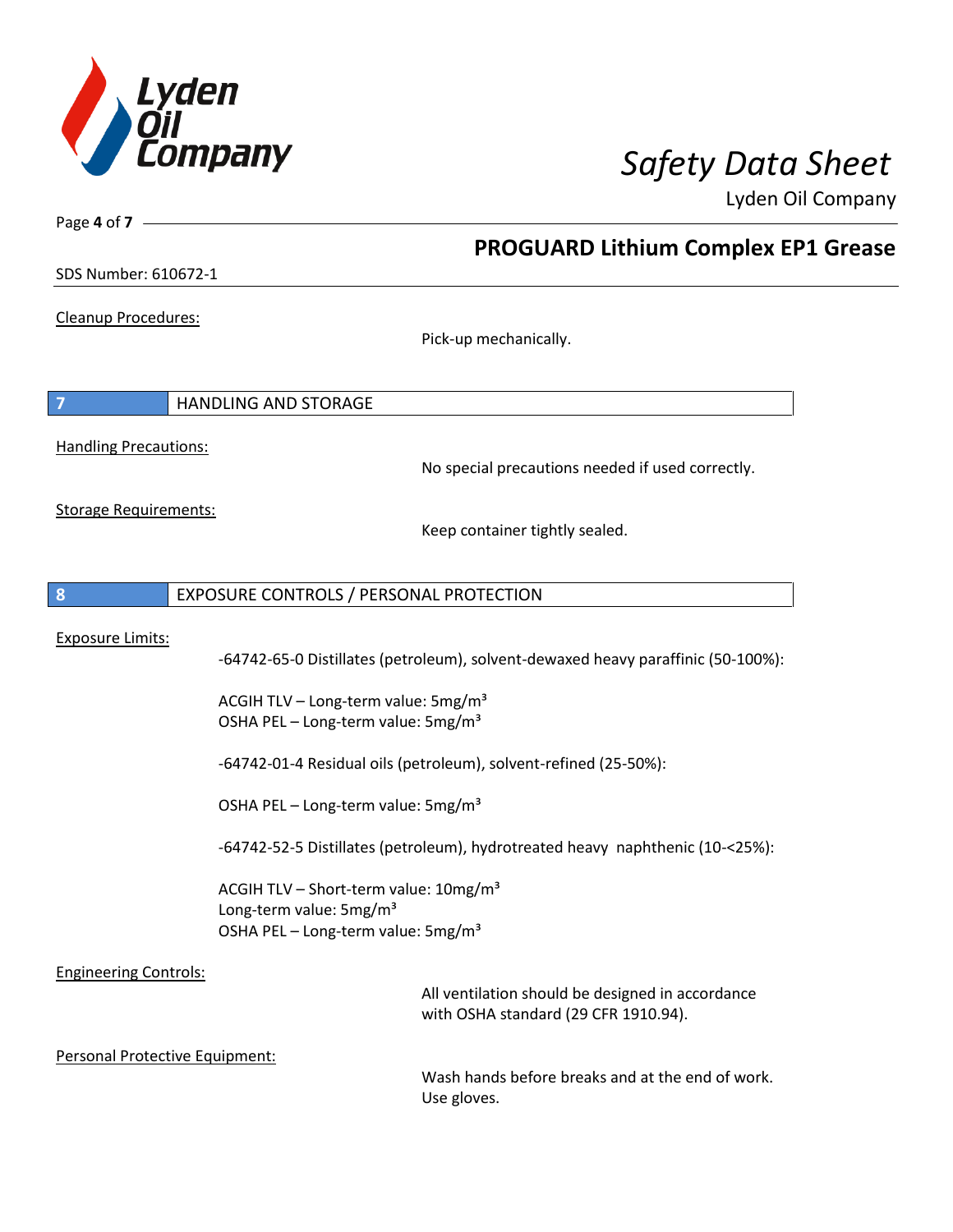

SDS Number: 610672-1

Page **5** of **7**

# **PROGUARD Lithium Complex EP1 Grease**

### **9** PHYSICAL AND CHEMICAL PROPERTIES

Color: Amber Physical State: Semi-solid Odor: Petroleum-like Odor Threshold: Data not available pH: Data not available Melting Point: Data not available Boiling Point: 338° C / 640° F Boiling Range: The Communication of a Data not available Flash Point: 250° C / 482° F Evaporation Rate: Data not available Flammability: Data not available Flammability Limits: Data not available Vapor Pressure: Data not available Vapor Density: Data not available Relative Density: The Mass of the 7.426 pounds per gallon at 68° F Solubilities: Insoluble in water Partition Coefficient: Data not available Auto-Ignition Temperature: Data not available Decomposition Temperature: Data not available Viscosity: Viscosity: New York Data not available

| <b>10</b>                   | STABILITY AND REACTIVITY |                                       |
|-----------------------------|--------------------------|---------------------------------------|
| Stability:                  |                          |                                       |
|                             |                          | Stable under normal conditions.       |
| Reactivity:                 |                          |                                       |
|                             |                          | Not reactive under normal conditions. |
| <b>Conditions to Avoid:</b> |                          |                                       |

Hazardous Reactions:

Incompatible Materials:

No further relevant information available.

No known hazardous reactions.

No further relevant information available.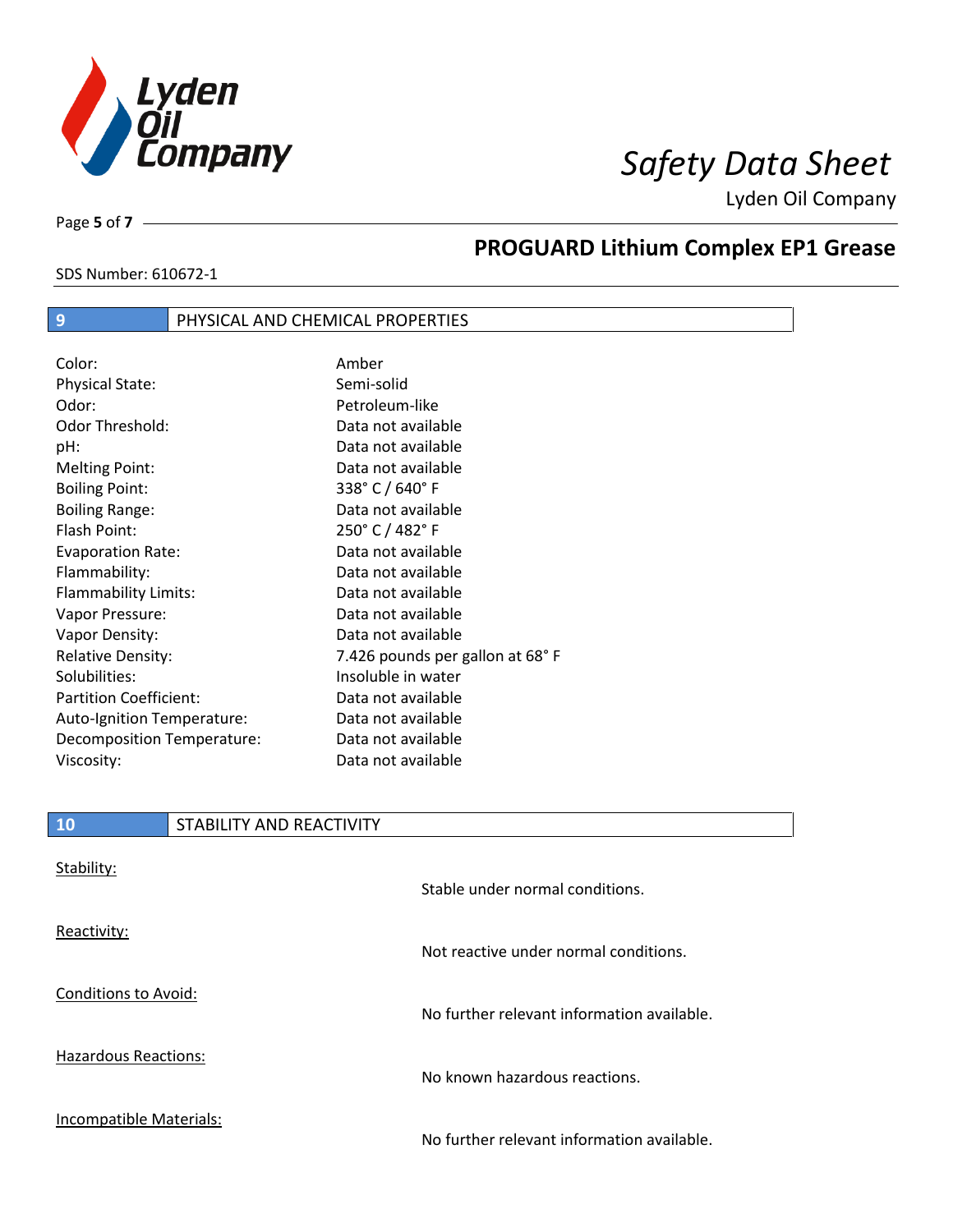

| <b>PROGUARD Lithium Complex EP1 Grease</b><br>SDS Number: 610672-1<br>Decomposition Products:<br>Hazardous decomposition products are not<br>expected to form.<br>11<br><b>TOXICOLOGICAL INFORMATION</b><br>Routes of Exposure:<br>Skin and eye contact are the primary routes of<br>exposure although exposure may occur following<br>accidental ingestion.<br><b>Exposure Effects:</b><br>No known irritating or sensitizing effects.<br><b>Measures of Toxicity:</b><br><b>Acute Toxicity Estimates:</b><br>Oral LD50: 5875 mg/kg (rat)<br>Dermal LD50: 270270 mg/kg (rabbit)<br>Carcinogenic/Mutagenic Precautions:<br>Non-carcinogenic and not expected to be<br>mutagentic.<br><b>ECOLOGICAL INFORMATION</b><br>12<br><b>Ecological Precautions:</b><br>Avoid exposing to the environment.<br><b>Ecological Effects:</b><br>Water hazard class 1 (self-assessment): Slightly hazardous to water.<br><b>DISPOSAL CONSIDERATIONS</b><br>13 | Page 6 of 7 - |  | $50.1$ $\bullet$ $11$ $\bullet$ $0.1$ $\bullet$ $0.1$ $\bullet$ |
|------------------------------------------------------------------------------------------------------------------------------------------------------------------------------------------------------------------------------------------------------------------------------------------------------------------------------------------------------------------------------------------------------------------------------------------------------------------------------------------------------------------------------------------------------------------------------------------------------------------------------------------------------------------------------------------------------------------------------------------------------------------------------------------------------------------------------------------------------------------------------------------------------------------------------------------------|---------------|--|-----------------------------------------------------------------|
|                                                                                                                                                                                                                                                                                                                                                                                                                                                                                                                                                                                                                                                                                                                                                                                                                                                                                                                                                |               |  |                                                                 |
|                                                                                                                                                                                                                                                                                                                                                                                                                                                                                                                                                                                                                                                                                                                                                                                                                                                                                                                                                |               |  |                                                                 |
|                                                                                                                                                                                                                                                                                                                                                                                                                                                                                                                                                                                                                                                                                                                                                                                                                                                                                                                                                |               |  |                                                                 |
|                                                                                                                                                                                                                                                                                                                                                                                                                                                                                                                                                                                                                                                                                                                                                                                                                                                                                                                                                |               |  |                                                                 |
|                                                                                                                                                                                                                                                                                                                                                                                                                                                                                                                                                                                                                                                                                                                                                                                                                                                                                                                                                |               |  |                                                                 |
|                                                                                                                                                                                                                                                                                                                                                                                                                                                                                                                                                                                                                                                                                                                                                                                                                                                                                                                                                |               |  |                                                                 |
|                                                                                                                                                                                                                                                                                                                                                                                                                                                                                                                                                                                                                                                                                                                                                                                                                                                                                                                                                |               |  |                                                                 |
|                                                                                                                                                                                                                                                                                                                                                                                                                                                                                                                                                                                                                                                                                                                                                                                                                                                                                                                                                |               |  |                                                                 |
|                                                                                                                                                                                                                                                                                                                                                                                                                                                                                                                                                                                                                                                                                                                                                                                                                                                                                                                                                |               |  |                                                                 |
|                                                                                                                                                                                                                                                                                                                                                                                                                                                                                                                                                                                                                                                                                                                                                                                                                                                                                                                                                |               |  |                                                                 |
|                                                                                                                                                                                                                                                                                                                                                                                                                                                                                                                                                                                                                                                                                                                                                                                                                                                                                                                                                |               |  |                                                                 |
|                                                                                                                                                                                                                                                                                                                                                                                                                                                                                                                                                                                                                                                                                                                                                                                                                                                                                                                                                |               |  |                                                                 |
|                                                                                                                                                                                                                                                                                                                                                                                                                                                                                                                                                                                                                                                                                                                                                                                                                                                                                                                                                |               |  |                                                                 |
|                                                                                                                                                                                                                                                                                                                                                                                                                                                                                                                                                                                                                                                                                                                                                                                                                                                                                                                                                |               |  |                                                                 |
|                                                                                                                                                                                                                                                                                                                                                                                                                                                                                                                                                                                                                                                                                                                                                                                                                                                                                                                                                |               |  |                                                                 |
|                                                                                                                                                                                                                                                                                                                                                                                                                                                                                                                                                                                                                                                                                                                                                                                                                                                                                                                                                |               |  |                                                                 |

### Disposal Methods:

Dispose of waste material in accordance with all local, state, and federal requirements.